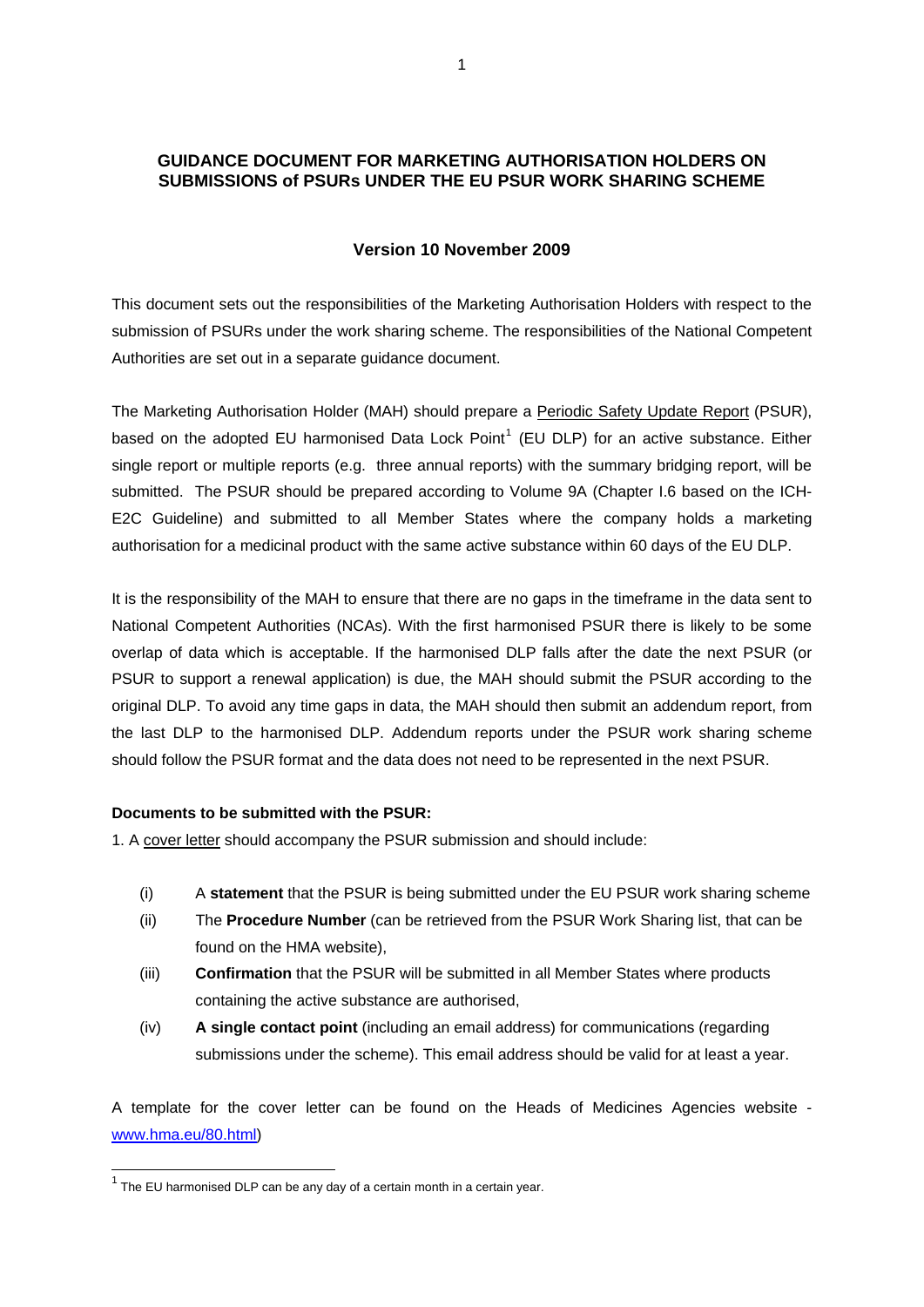In accordance with the template for the cover letter for the submission of PSURs for any product, the cover letter should highlight the differences between the SmPC and the Reference Safety Information (RSI), i.e. the CCDS/CCSI). For innovator PSURs submitted under the work sharing scheme the cover letter should however highlight differences between the Reference Safety Information and the proposed Core Safety Profile (CSP - see below). For this purpose a tabulation should be added to the cover letter.

The Reference Safety Information used for preparation of the PSUR usually is the Company Core Data Sheet (CCDS) or the Company Core Safety Information (CCSI). For companies who do not have a CCSI or CCDS, the Reference Safety Information (RSI) for the PSUR should be the common safety information that is included in **all** current SmPCs of the product (common denominator), as authorised in Member States at the time of data lock point.

[2](#page-1-0). A  $table<sup>2</sup>$  in a format with document file settings that allow editing using word processor software should be annexed to the cover letter which contains information on:

- a. in which Member States the relevant product is authorised,
- b. name of the marketing authorisation holder,

c. under which name of the medicinal product in accordance with Article 1(20) of Directive 2001/83/EC, pharmaceutical form and strength,

d. the marketing authorisation number along with MRP/DCP procedure numbers where applicable and the date of authorisation.

If the relevant product is not authorised in the P-RMS (PSUR Reference Member State), the MAH should submit a copy of the table to the P-RMS with **a specific cover letter** (see also template for this cover letter on the HMA website). The P-RMS will only send communications regarding the work sharing procedure to MAHs who have provided the required contact details in the cover letter.

3. A table<sup>[2](#page-1-1)</sup> summarising adverse drug reactions from the period covered by the current PSUR should be submitted by all MAHs (a template can be found at the end of this document).

#### 4. Core Safety Profile (CSP) to be provided by the innovator only:

Vol. 9A, I.6 requires that with the PSUR the EU or national SmPC should be submitted. For the EU work sharing procedure, this may cause difficulties due to the differences in national SmPCs. Therefore, to help with the assessment, the MAH of the innovator product should prepare and submit a proposal for a Core Safety Profile. This document should be generated according to the latest

<span id="page-1-1"></span><span id="page-1-0"></span> 2 These tables should always be provided electronically to the P-RMS.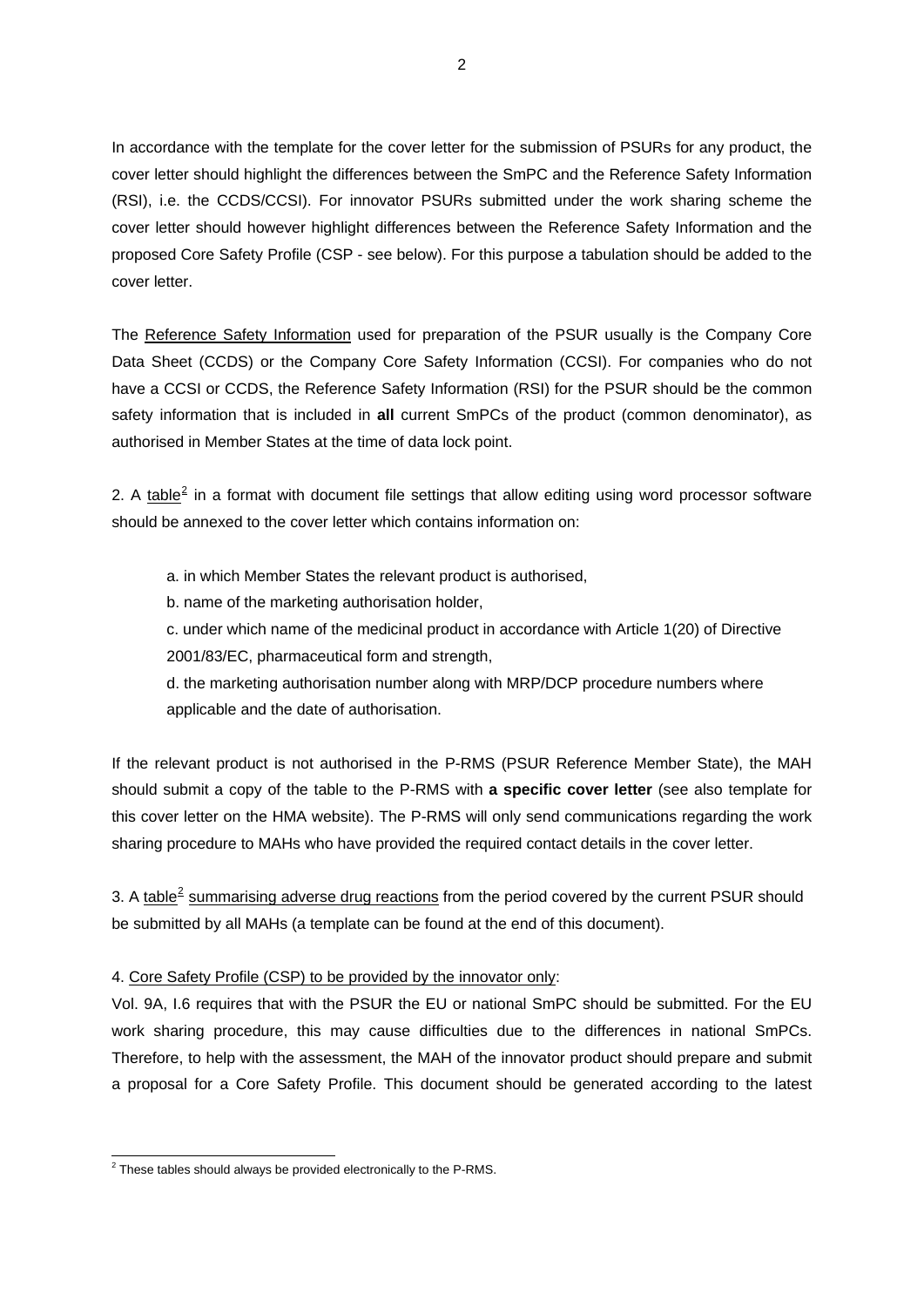SmPC guidelines and include common information **from sections 4.3 - 4.9 present** in all SmPCs within the EU and any relevant safety information from section 4.2.

The CSP will be used to indicate new information from the PSUR which should be included in all current SmPCs for the product as part of the risk management for the substance. In the cover letter the MAH should state if any changes to the CSP are required on the basis of the data included in the PSUR.

Due to differences in SmPCs for the purpose of the CSP, common information is considered information which is similar. Exact wording across all Member States is therefore not required as long as the meaning is the same. Where a condition is contraindicated in some SmPCs but is present as a warning in other SmPCs, for the purpose of the CSP this will be considered common information. This information should be included in the section which best reflects the CCSI. The MAH should highlight to the P-RMS and P-CMS where there is disharmony for certain statements/warnings in SmPCs across the EU. Likewise, for ADRs in section 4.8 similar terms will be considered common information. For the preparation of the CSP, the MedDRA preferred term should be used in line with the SmPC guidelines.

Where an SmPC has been recently harmonised through a referral procedure, this SmPC should be used to create the CSP regardless of whether the harmonised SmPC has been implemented in all NCAs at the time of preparation of the CSP.

Rarely, where a PSUR covers different indications or formulations which result in significantly different safety profiles the MAH and/or the P-RMS may consider that more than one CSP is appropriate. In these cases the documents must be clearly defined using the appropriate ATC code and/or by stating the indication/formulation at the start of the document. Early communication with the P-RMS regarding the need for more than one CSP is advisable.

#### 5. Additional documents to be submitted by the MAHs of generics

**Generic companies** who hold an EU SmPC of a product containing the active substance (i.e. authorised through MRP/DCP/CP) should submit the EU SmPC along with the cover letter and the table to the P-RMS of the active substance. This is also the case if the product is not authorised in the P-RMS country. This step is to aid the P-RMS in obtaining the best possible safety information of the substance.

#### **Procedural aspects**

1. After submission of the PSUR by the MAHs to the respective MSs, the P-RMS for the active substance should validate the dossiers and start the assessment within one month. The P-RMS will circulate a timetable to all Member States and MAHs under the procedure. This information will reach the MAHs via the "single contact point" email address given in the cover letter. If the P-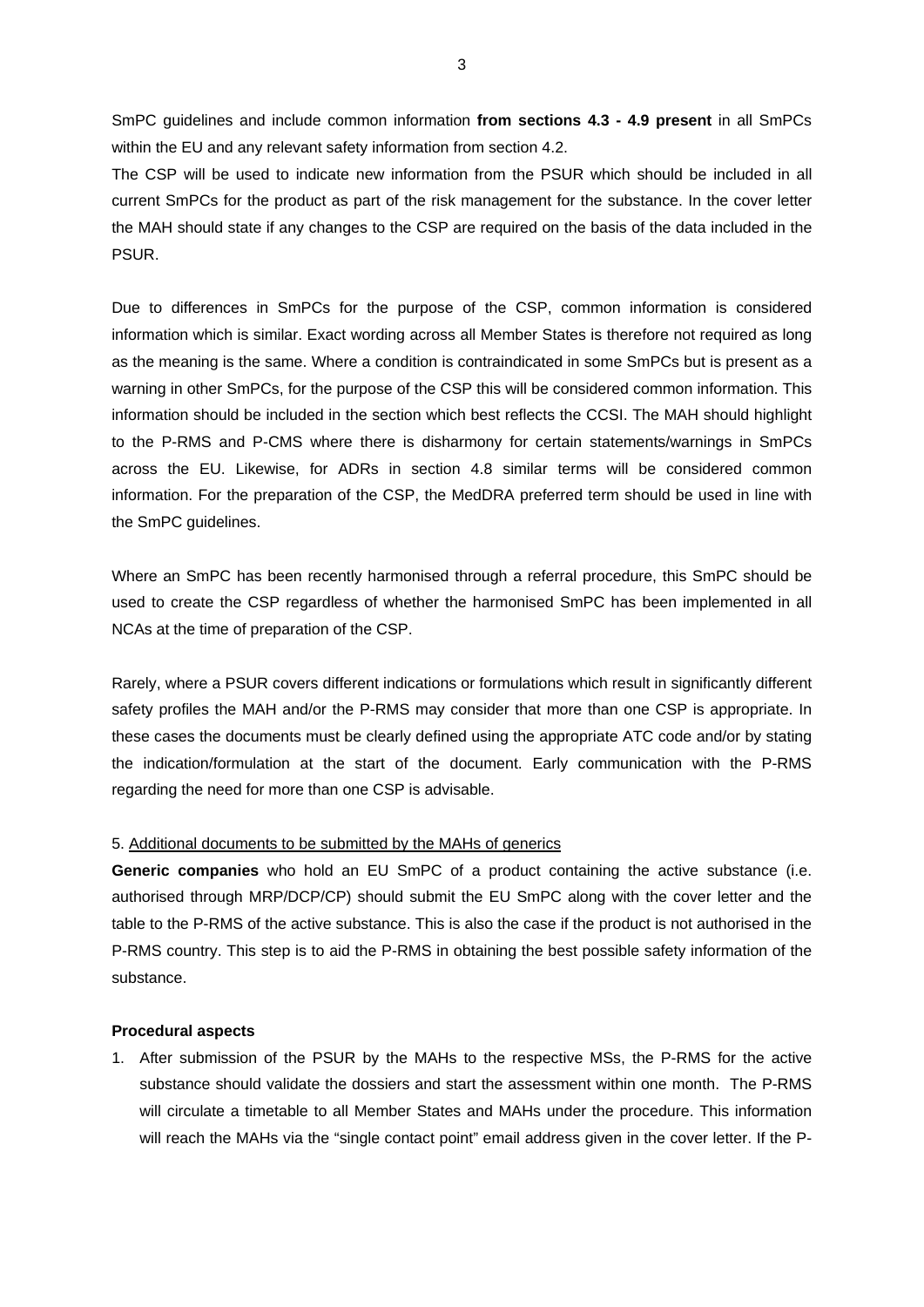RMS requires additional data or information in order to complete its validation, MAHs will be given maximum 14 days to submit the missing documents.

The P-RMS will assess the PSUR of the innovator and any other PSURs submitted to them under the work sharing scheme for products which are authorised in the P-RMS. The work sharing preliminary PSUR AR (WS-PSUR AR) including the proposed assessor commented CSP will be sent on day 40 to all Member States for comments and to all MAHs who have provided contact details to the P-RMS (innovator and generics) for information. The WS-PSUR AR will include any changes that are required to the proposed CSP. By day 70 in the procedure, MSs will send comments and any additional safety information which has not been addressed in the WS-PSUR AR, arising from the assessment of PSURs for products which are not authorised in the P-RMS.

- 2. After receiving comments from MSs, the P-RMS will take one of the following actions:
	- i) In case of consensus and if no changes to the proposed CSP are required, the WS-PSUR AR will become the work sharing final PSUR AR (WS-Final PSUR AR). The WS-Fina PSUR AR and the agreed CSP will be sent directly to all MSs and MAHs under the procedure on day 74/75.
	- ii) Where the preliminary assessment report and/or comments from MSs have raised minor changes to the proposed CSP, a List of Questions (LoQ) will be sent to the MAHs as above by day 74 with a copy to MSs for information and the clock will be stopped. A response will be requested within 30 days.
	- iii) Where the WS-PSUR AR identifies a safety concern that significantly alters the risk: benefit of the active substance, the clock will be stopped and the P-RMS will prepare a report for the PhVWP setting out the issue including any information received from P-CMSs. Depending on the preliminary advice from PhVWP the PSUR work sharing procedure may continue to finalisation.
	- iv) In cases where comments from the P-CMSs indicate that there is significant divergence in the SmPCs approved in different MS, the innovator may be a suitable candidate for SmPC harmonisation. The P-RMS will send a request to the CMD(h) for the product/active substance to be considered for harmonisation. If these divergences concern safety issues, these will be referred to the PhVWP in the first instance. The PSUR assessment can then continue without agreement of the CSP.
- 3. MAHs will have 30 days to respond to the LoQ. Responses should be sent to the P-RMS and all MSs where the MAH holds a marketing authorisation for the active substance.
- 4. Once a satisfactory response has been received, the P-RMS will prepare and circulate a draft WS-Final PSUR AR and the CSP within 30 days. When the draft WS-Final PSUR AR is sent the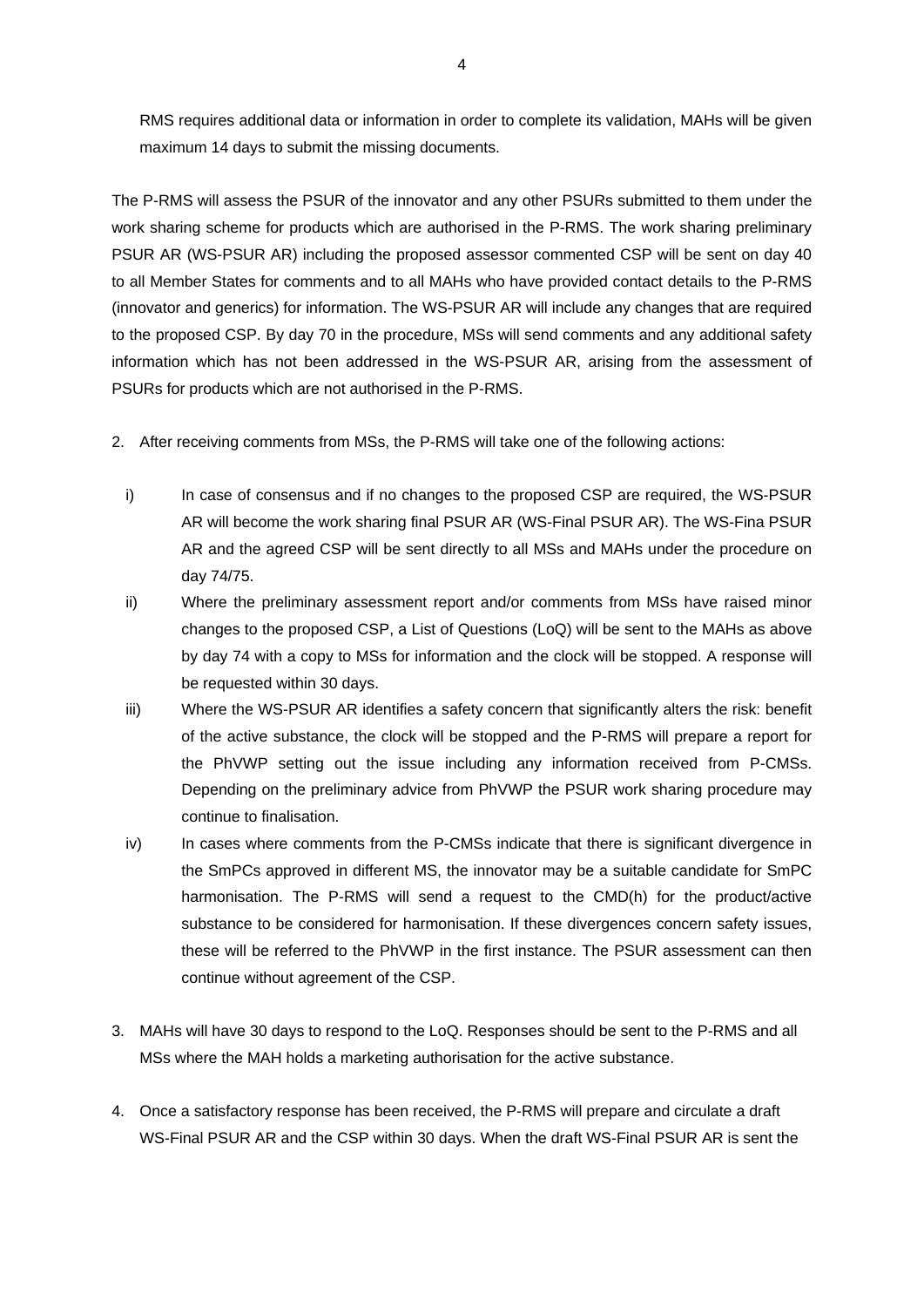clock will restart (day 75). The draft WS-Final PSUR AR will state when the next PSUR is expected. Member states will have 15 days to comment on the draft WS-Final PSUR AR.

- i) In case of consensus and when there are no outstanding issues the WS-Final PSUR AR and agreed CSP is sent directly to all MSs and MAHs on day 95 of the procedure.
- ii) In case of opposing views either between Member States and/or the MAHs, Member States and the MAHs will have an additional 15 days to comment further and reach a mutual agreement. Where agreement cannot be reached by day 110, the P-RMS will refer the matter to the PhVWP.
- 5. The procedure will be finalised on day 75, day 95 or day 110. If no agreement can be reached by day 110 the issue will be referred to the PhVWP for discussion.

After finalisation of the PSUR assessment the P-RMS will send the WS-Final PSUR AR with the agreed CSP to the MAHs who have provided contact details to the P-RMS and all MS.

Where the PSUR is part of a renewal application for the originator product the WS-Final PSUR AR will be circulated at the same time as the final renewal assessment report to avoid duplication.

Where a RMP is submitted with the PSUR, the RMP will not be assessed as part of the PSUR worksharing but under the relevant procedure.

#### **Implementation**

After finalisation of the PSUR assessment, the P-RMS will send the WS-Final PSUR AR with the agreed CSP to the contact point of the MAHs. The agreed CSP will include the common information identified at the start of the procedure, together with any new information identified as necessary during the work sharing procedure and will be considered the agreed minimum safety information which should be included in SmPCs across the EU.

All MAHs should compare their currently approved SmPC with the agreed CSP. In case information from the CSP is missing, this should be included in the SmPC by a type II variation within 4 months of finalisation of the work sharing procedure. Individual NCAs may also send requests for updates to SmPCs as a result of the agreed CSP at their discretion. For MRP/DCP products the RMS will take the lead in agreeing updates to the EU SmPC.

Any variations should be supported by the WS-Final PSUR AR and agreed CSP. As the information in the agreed CSP represents the agreed minimum information plus any new safety concerns resulting from the work sharing assessment, no contraindications, warnings or any other information should be deleted from SmPCs as a result of them not being included in the CSP. An exception is if it has been explicitly agreed during the work sharing procedure that some information in the CSP is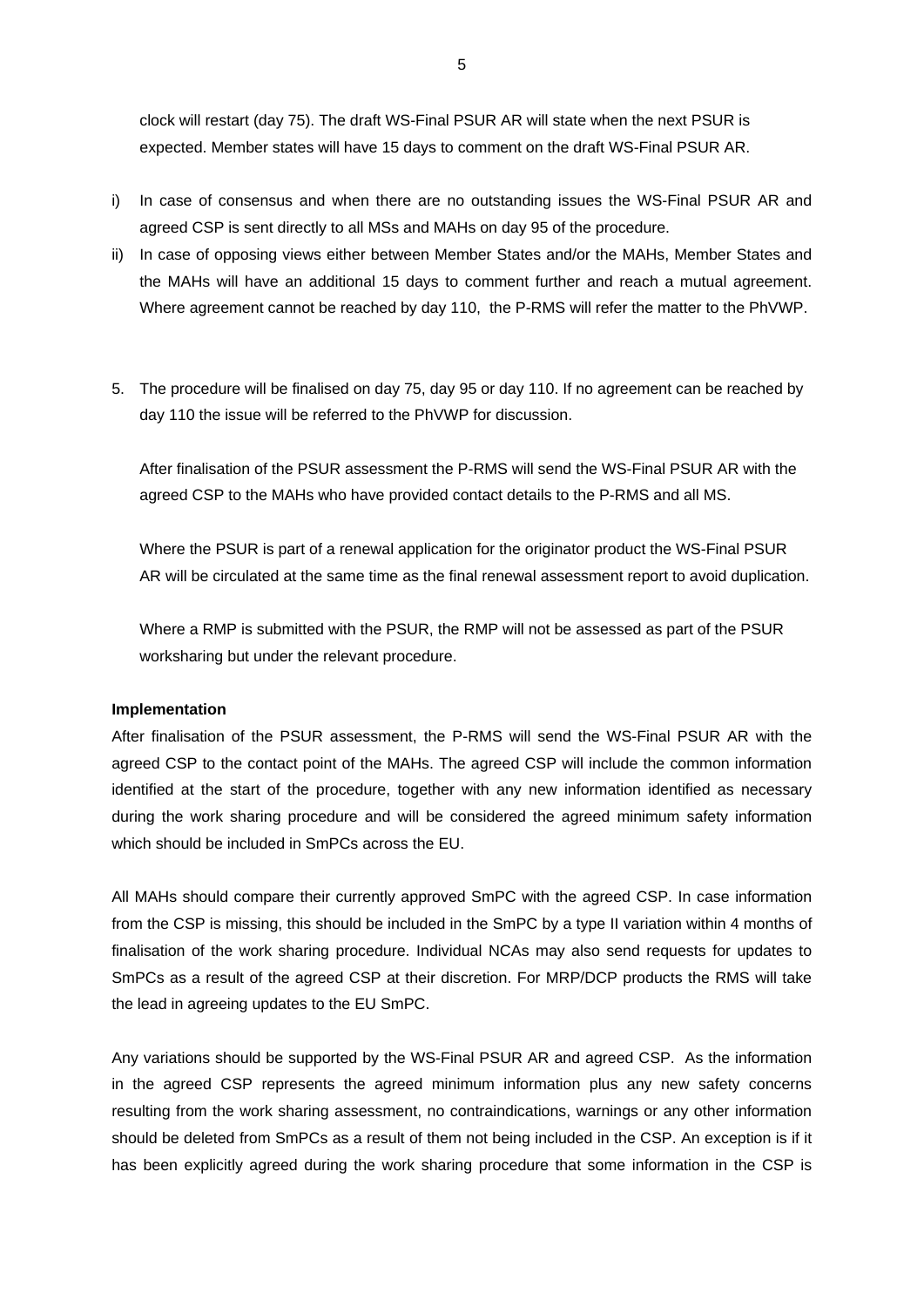erroneous or redundant and should be deleted for the correct handling of safety for the active substance in question

Where there is a proposed or ongoing referral procedure, the work sharing will be completed, although a CSP will not be agreed during the work sharing procedure. Usually variations should not be submitted to update product information until completion of the referral and publication of the Commission Decision. The P-RMS will communicate the outcome of the work sharing procedure to the Rapporteur for the referral. The variation following the referral procedure should include any additions required as a result of the PSUR assessment, which have not been addressed in the referral procedure.

In some cases however, an issue may be identified during the work sharing procedure and a new safety update will need to be implemented before the completion of the referral. This will be where an immediate update is considered necessary for the safe use of the product.

#### **Actions of all MAHs in the period between PSUR submissions**

Between PSUR submissions the CSP will not be updated. However MAHs should continue their Pharmacovigilance activities and have an obligation to submit variations to update product information as required.

#### **Update to CSP at submission of next PSUR**

At the next DLP, the innovator MAH should propose an updated CSP. This proposed CSP should be formed from the previously agreed CSP together with a separate document listing new information which has been added to the CCSI or any SmPC during the intervening period. Unless these updates were a result of a PhVWP assessment, a short reasoning for these updates should also be provided, as well as the countries in which these updates have been submitted.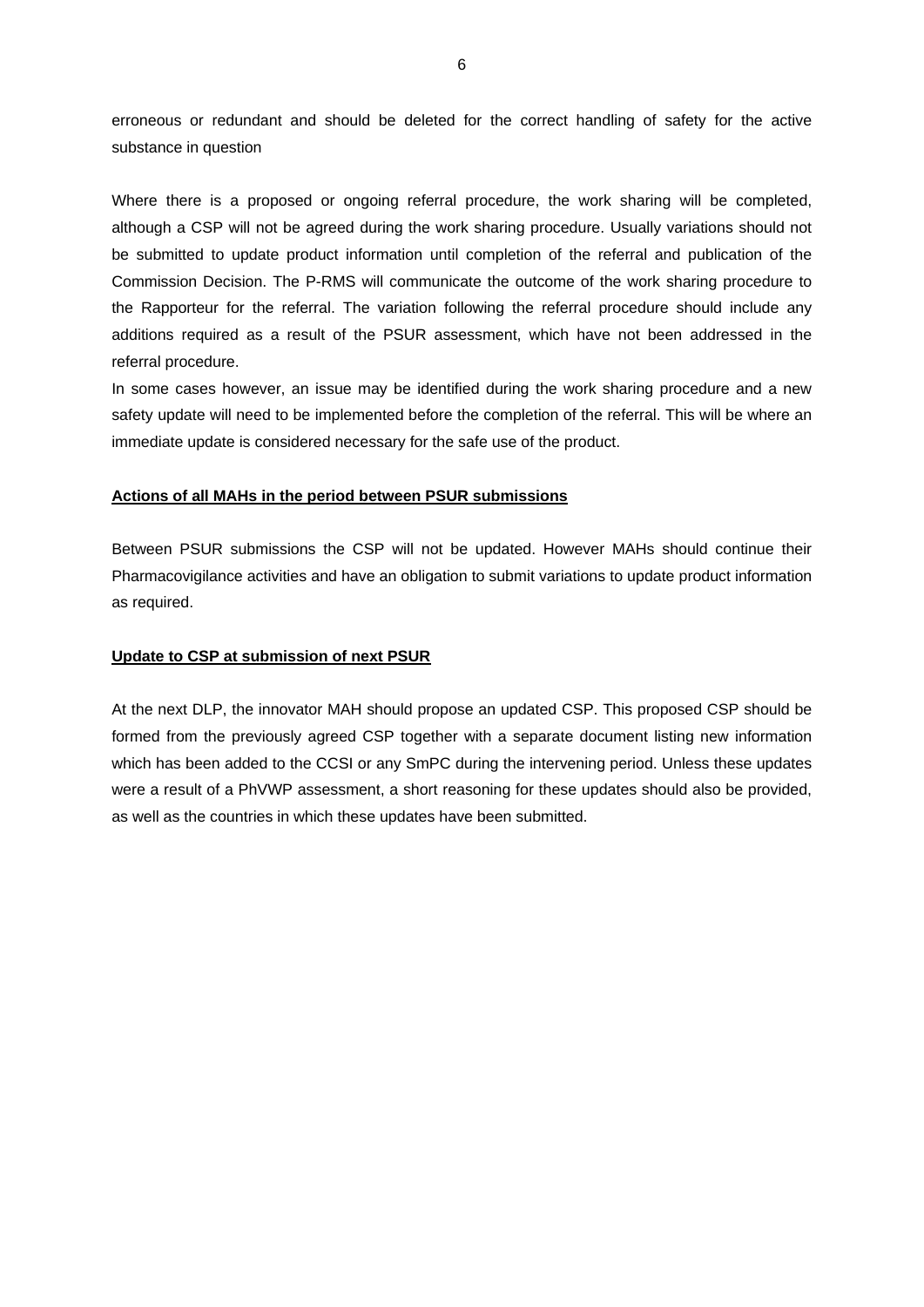## **Abbreviations**

CCDS- Company Core Data Sheet CCSI- Company Core Safety Information CMD(h) – Co-ordination group for mutual recognition and decentralised procedures CP – Centralised Procedure DCP- Decentralised Procedure DLP- Data Lock Point CSP –Core Safety Profile HMA - Heads of Medicines Agencies LoQ – List of Questions MAH Marketing Authorisation Holder MRP- Mutual Recognition Procedure MS – Member States NCA – National Competent Authorities PhVWP- Pharmacovigilance Working Party P-CMS – PSUR Concerned Member State P-RMS – PSUR Reference Member State PSUR – Periodic Safety Update Report RSI- Reference Safety Information SmPC - Summary of Product Characteristics WS-Final PSUR AR - work sharing final PSUR Assessment Report WS-PSUR AR - work sharing preliminary PSUR Assessment Report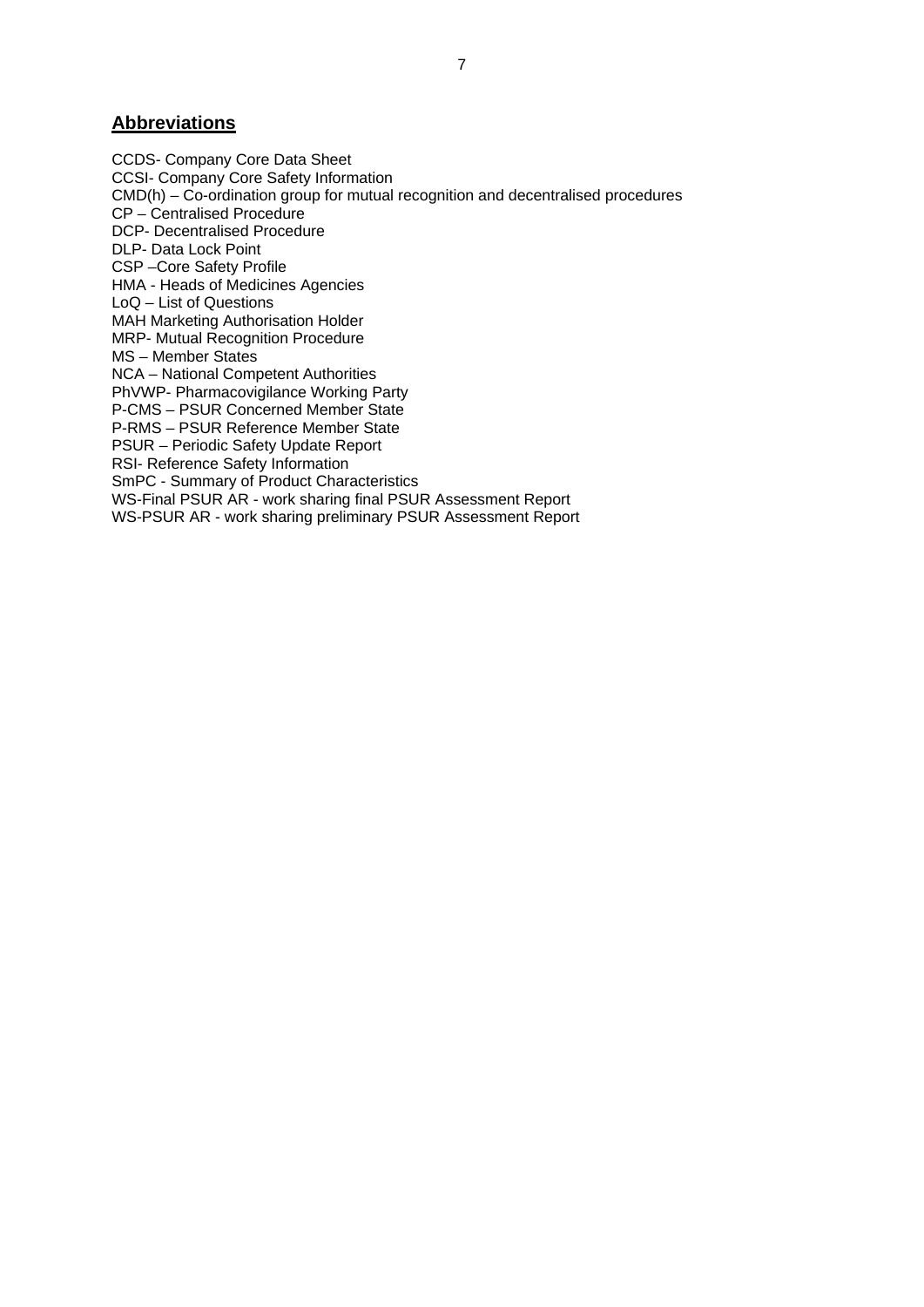**Flow Chart** 

| Day           | Event                                                                                                                                                                                                                                                                                                                                                                                                                                                                      |  |  |  |  |
|---------------|----------------------------------------------------------------------------------------------------------------------------------------------------------------------------------------------------------------------------------------------------------------------------------------------------------------------------------------------------------------------------------------------------------------------------------------------------------------------------|--|--|--|--|
| $-30 - 0$     | Upon receipt of the PSUR, the P-RMS validates                                                                                                                                                                                                                                                                                                                                                                                                                              |  |  |  |  |
|               | the dossier and circulates the timetable                                                                                                                                                                                                                                                                                                                                                                                                                                   |  |  |  |  |
| 0             | Start of procedure                                                                                                                                                                                                                                                                                                                                                                                                                                                         |  |  |  |  |
| 40            | P-RMS circulates the WS-Preliminary                                                                                                                                                                                                                                                                                                                                                                                                                                        |  |  |  |  |
|               | Assessment Report (WS-PSUR AR) to Member                                                                                                                                                                                                                                                                                                                                                                                                                                   |  |  |  |  |
|               | states and MAHs for information                                                                                                                                                                                                                                                                                                                                                                                                                                            |  |  |  |  |
|               |                                                                                                                                                                                                                                                                                                                                                                                                                                                                            |  |  |  |  |
| 70            | Member States send comments and any                                                                                                                                                                                                                                                                                                                                                                                                                                        |  |  |  |  |
|               | additional information from PSURs submitted in                                                                                                                                                                                                                                                                                                                                                                                                                             |  |  |  |  |
|               | their Member States for consideration to the P-                                                                                                                                                                                                                                                                                                                                                                                                                            |  |  |  |  |
|               | RMS.                                                                                                                                                                                                                                                                                                                                                                                                                                                                       |  |  |  |  |
| 74            | P-RMS circulates the WS- Final assessment                                                                                                                                                                                                                                                                                                                                                                                                                                  |  |  |  |  |
|               | report (WS-Fina PSUR AR) (in case<br>ot                                                                                                                                                                                                                                                                                                                                                                                                                                    |  |  |  |  |
|               | consensus that there are no issues and no                                                                                                                                                                                                                                                                                                                                                                                                                                  |  |  |  |  |
|               | additional information required)                                                                                                                                                                                                                                                                                                                                                                                                                                           |  |  |  |  |
|               | <b>OR</b>                                                                                                                                                                                                                                                                                                                                                                                                                                                                  |  |  |  |  |
|               | Clock Stop                                                                                                                                                                                                                                                                                                                                                                                                                                                                 |  |  |  |  |
|               | 1. RFI issued on day 74. Clock stop for 60<br>days (30 days for MAH to respond and<br>30 days for P-RMS to prepare draft WS-<br>Final PSUR AR.<br>2. Safety concern which potentially<br>significantly affects the risk - benefit<br>balance. P-RMS refers issue to PhVWP.<br>Significant divergence of safety<br>3.<br>information in national SmPCs. P-RMS<br>refers to CMD(h). If the inconsistencies<br>concern safety issues: referral to PhVWP<br>in first instance. |  |  |  |  |
| 75            | Clock restart                                                                                                                                                                                                                                                                                                                                                                                                                                                              |  |  |  |  |
| Clock restart | P-RMS circulates the WS-Draft Final Assessment                                                                                                                                                                                                                                                                                                                                                                                                                             |  |  |  |  |
|               | Report taking into account answers from MAHs                                                                                                                                                                                                                                                                                                                                                                                                                               |  |  |  |  |
| 90            | Members States send comments                                                                                                                                                                                                                                                                                                                                                                                                                                               |  |  |  |  |
|               |                                                                                                                                                                                                                                                                                                                                                                                                                                                                            |  |  |  |  |
| 95            | Close of procedure - P-RMS circulates WS-Final                                                                                                                                                                                                                                                                                                                                                                                                                             |  |  |  |  |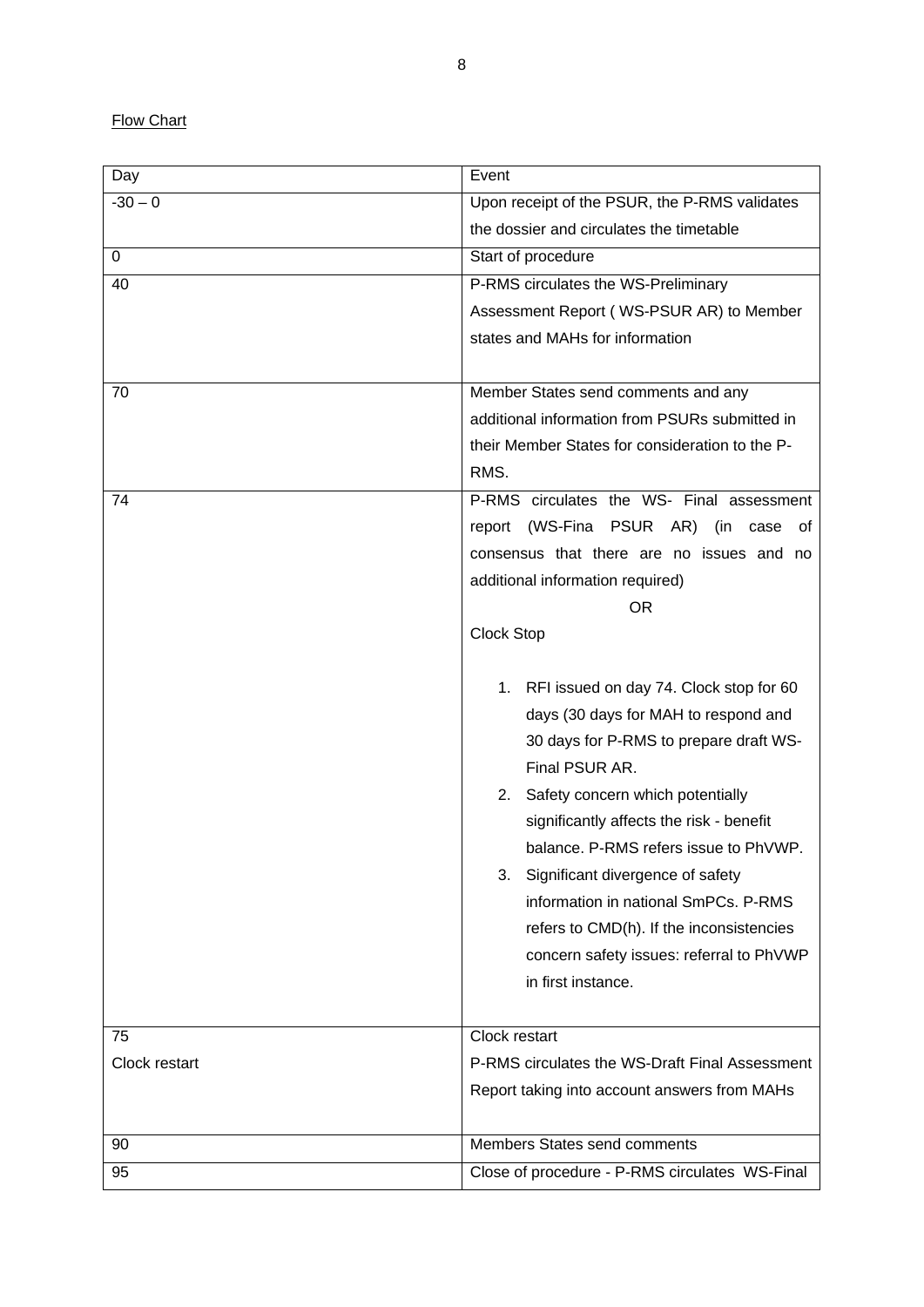|         | PSUR AR and agreed CSP                         |  |  |  |
|---------|------------------------------------------------|--|--|--|
|         | <b>OR</b>                                      |  |  |  |
|         |                                                |  |  |  |
| 110     | 15 more days to reach a mutual agreement in    |  |  |  |
|         | case of opposing views either between Member   |  |  |  |
|         | States and/or the MAHs. If resolved, procedure |  |  |  |
|         | closes at day 110.                             |  |  |  |
|         |                                                |  |  |  |
| 110-120 | In case of disagreement, the P-RMS refers the  |  |  |  |
|         | matter to the PhVWP.                           |  |  |  |

.